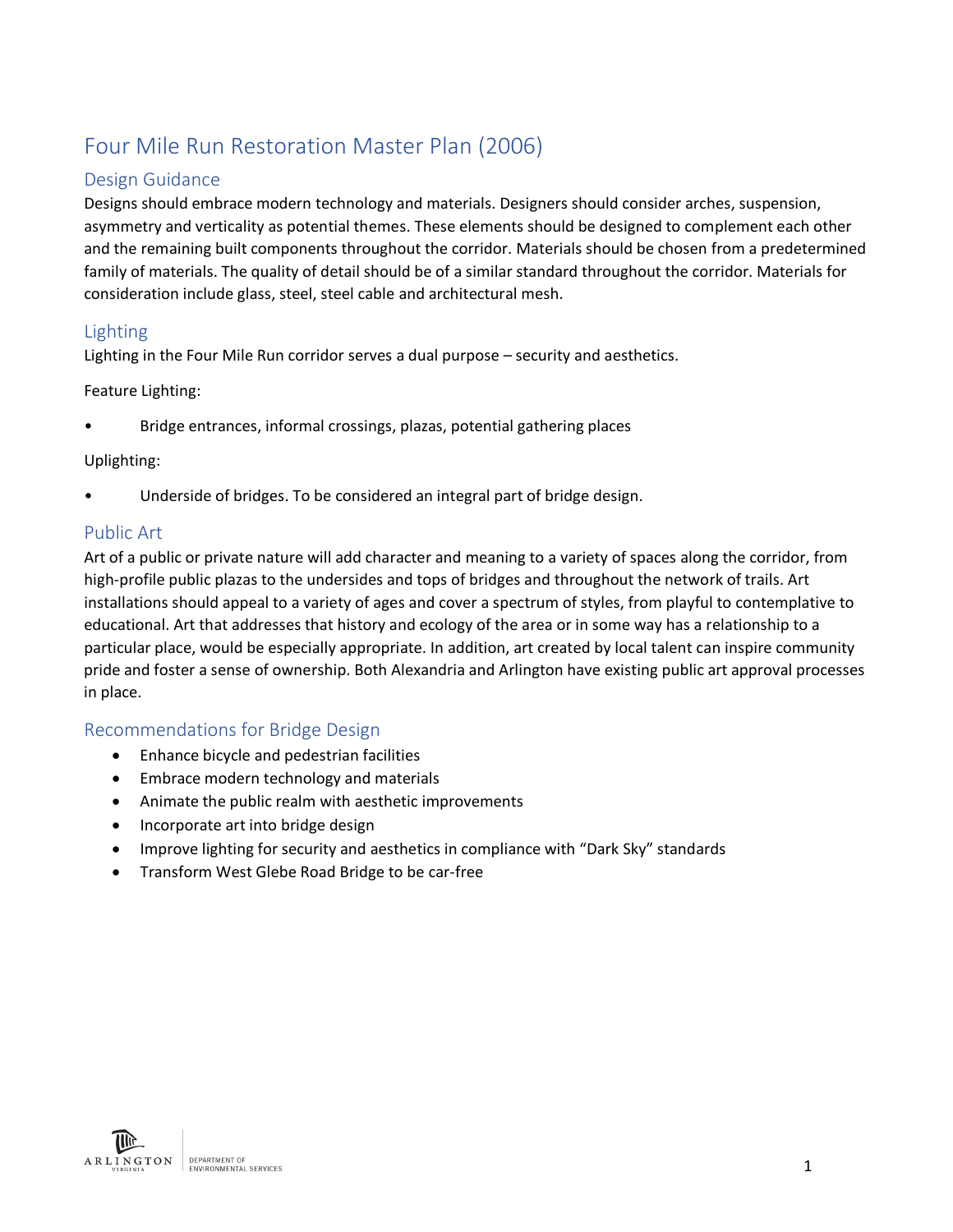## Four Mile Run Design Guidelines (2009)

#### Design Language

The design language developed for Four Mile Run evolved by blending two distinct but compatible design aesthetics. The first, "Infrastructure Re-use," borrows form, material and an overall aesthetic from the existing utilitarian structures, such as the transmission towers or flood control structures, and elevates these elements to a central design theme that has both function and recognizable visual quality. The second, "Modern-Rustic," develops an intentionally modern design aesthetic for Four Mile Run, but incorporates materials with less refined qualities. This aesthetic is visually compatible with the natural features and ecological systems that exist in the stream corridor. The basis for each of these ideas is described separately and summarized jointly as a composite design language.

#### Infrastructure Re-Use

Infrastructure Re-use acknowledges that existing transportation, utility and flood control structures are beneficial components of an urban community and that their presence in the stream corridor is inevitable. The Master Plan makes strong recommendations to minimize the impact of these structures. In some cases elimination is proposed, however this may be prohibitive due to cost or timing. This design language establishes an aesthetic that celebrates acknowledgement and re-use of infrastructure. The existing transmission towers, bridges, flood control walls, Water Pollution Control Plant and power stations were principally designed for function, however they offer conditions that may provide an opportunity for public art. The electrical transmission towers that dominate the stream corridor can also be interpreted as a unifying element and a visual clue to the location of the stream. As sculptural forms, their repeating tapered profile creates striking silhouettes against the sky. The scale and continuity of the floodwalls and levees define the edges of the stream corridor, and their tectonic character establishes a strong situational framework. The various bridges provide promontories for dramatic views from above, and create intriguing urban spaces below, while connecting surrounding neighborhoods to the stream. Common among these elements are their bold shapes, grand scale and repetition of form. Detailing is minimized to only the most essential connections, fittings and structural conditions. In some cases, such as the bridge embankments at the George Washington Memorial Parkway, minimal use of stone cladding has a dramatic positive impact on the perception of structure. Generally, the materials incorporated into these utilitarian structures are practical and typically require minimal maintenance. Some examples include:

- Galvanized steel
- Cast-in-place concrete
- Precast concrete components
- Unpainted masonry units
- Glazed ceramic
- Stone cladding

New architectural and built elements for Four Mile Run that complement these characteristics would be straightforward and practical in design. Their forms should consist of strong geometric shapes on a scale consistent with the large open space of the stream corridor. Materials should be selected to minimize the need for maintenance and replacement. Detailing should be focused at points of connection or where required for some essential function. Architectural enrichment should be limited to those locations.

Summary of Considerations for Infrastructure Re-use:

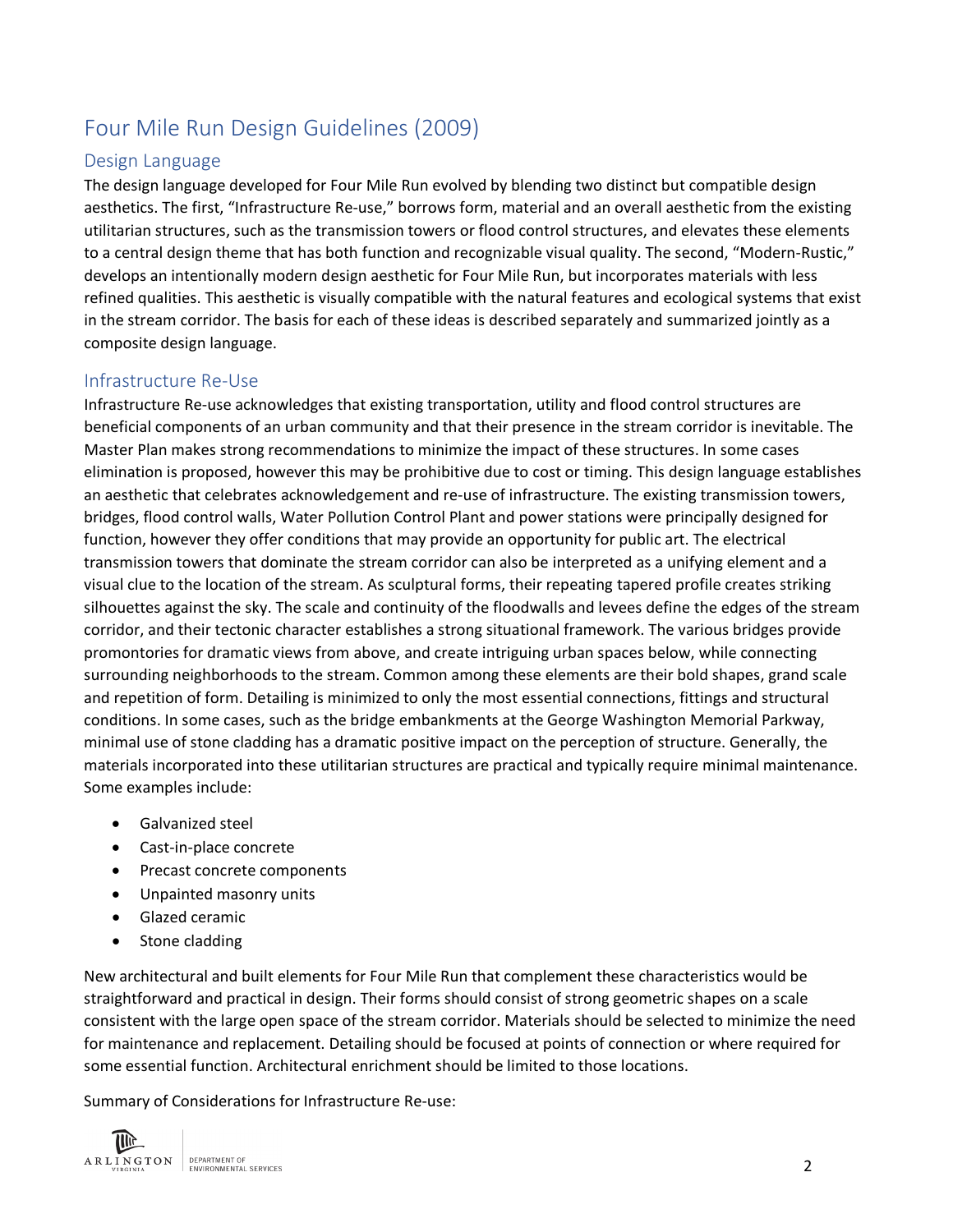Positive Characteristics

- Design elements that complement the existing structures will improve visual harmony and unity
- Minimizing maintenance also minimizes cost and impact on natural resources
- Incorporation of existing elements will reduce the overall cost of construction

Negative Characteristics

- Current public perception of the existing infrastructure is negative
- The natural qualities of the stream corridor are dominated by the infrastructure components

#### Modern-Rustic

The Modern-Rustic design language reflects a contemporary design aesthetic using unrefined materials. Detailing is minimal, forms are simple and lines are regulated but imprecise. Materials are close to their natural state with little or no refinement. Where possible, surfaces are unpainted and allowed to weather with limited maintenance. Materials that are recycled or that can be recycled, are incorporated when possible. Some examples of materials that meet these qualifications include:

- Weathering steel
- Galvanized steel
- Copper or bronze
- Rebar or rolled steel (where rust won't stain other surfaces)
- Brushed finish stainless steel
- Natural cleft finish field stone
- Stone cobble recycled from gabions
- Local stone and gravel
- Recycled (plastic) lumber
- Cast-in-place concrete
- Concrete salvaged from on-site demolition
- Asphalt (with nearly all recycled content)
- Glass (recycled where possible)
- Recycled rubber surfacing
- Vegetated roof and walls

The use of materials and finishes that do not require frequent maintenance or repair is a priority. The rustic character will permit a high degree of weathering and wear before elements appear neglected. For example, weathering steel quickly oxidizes and forms a protective patina. The finish is intentionally mottled and uneven so that discoloration that may develop over time will not seem out of character. Similarly, cast-in-place concrete structures can have a rough-hewn appearance depending on formwork and finish applied. The irregularities that appear in the surface of the concrete are desirable in the rustic vernacular. Weathering and wear will mark and stain the surfaces and will not appear unintended over time. Incorporating recycled components, such as concrete from the deconstruction of bridges within the stream corridor, is an excellent way to reduce energy required to transport and dispose of demolished materials. Designers should ensure that these re-used materials are safe, but imperfections and irregularities in these elements could complement the rustic character. Other recycled materials such as steel, stone, plastic, asphalt, rubber and glass contain slight irregularities that can be integrated into the rustic design language. The built elements within Four Mile Run should complement

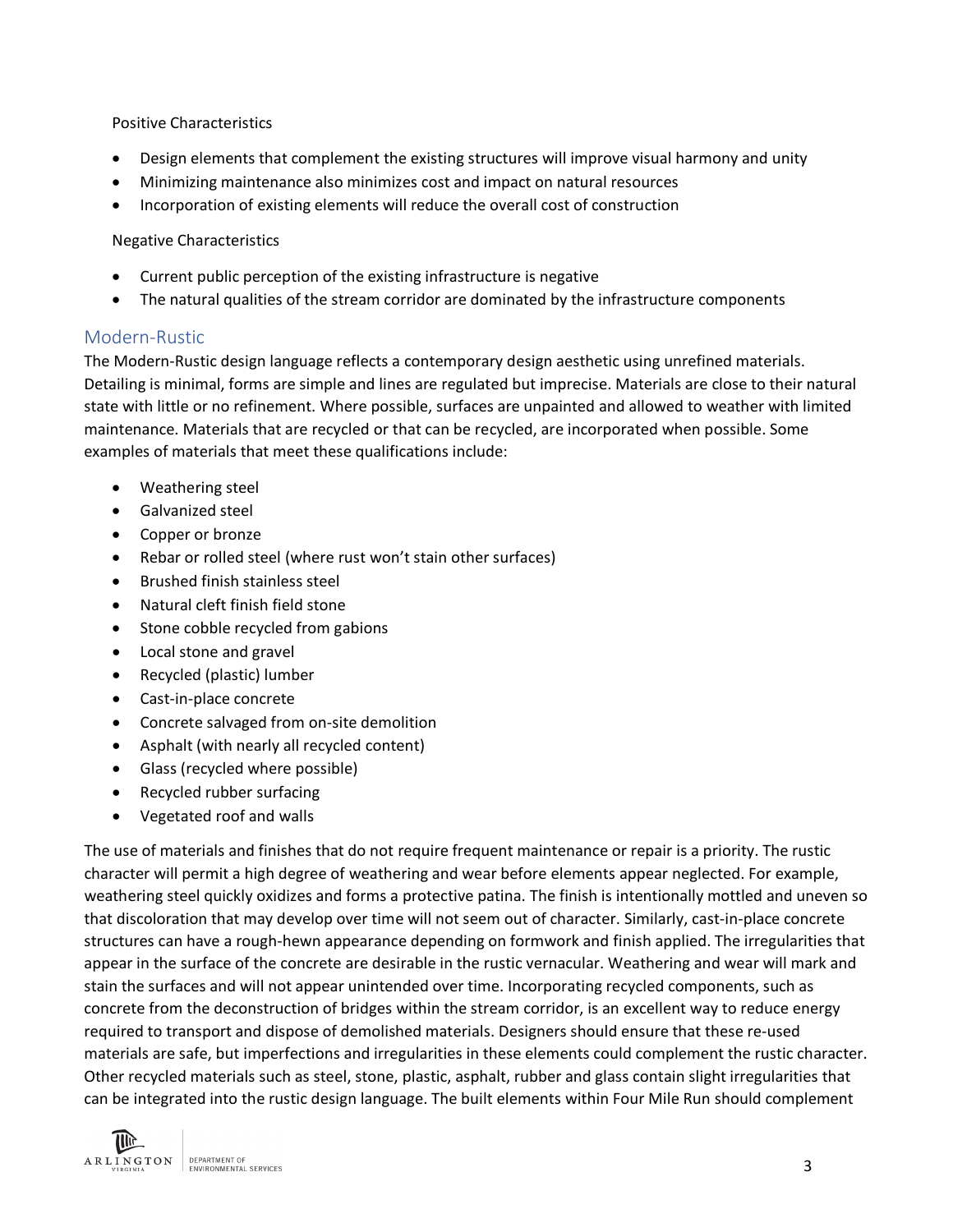the natural elements. Materials that have a dull or weathered finish and details that intentionally incorporate irregularities harmonize well in a natural setting. The modern-rustic design language balances the clean forms of modern design with natural imperfections found in the environment.

Summary of Considerations for Modern Rustic:

Positive Characteristics

- Bold architectural components are possible
- Built elements harmonize with landscape character
- Less maintenance required to keep intended appearance
- Many opportunities for incorporating recycled and reused materials

#### Negative Characteristics

• Unrefined character of modern rustic will challenge perceptions of a sleek, "modern" look.

#### Infrastructure Re-use and Modern Rustic: A Composite Approach

Design Language for the Four Mile Run Stream Corridor This combined solution integrates the approach to design of architectural and other built elements of existing public infrastructure with the visual and environmental sensitivity recommended by the modern-rustic elements.

The benefits of this composite approach include:

- Harmonizing new elements with existing structures and natural landscape elements
- Creating a distinctive sense of place within the existing framework
- Enabling the design language to evolve with technological advancement
- Allowing for natural weathering and wear without sacrificing intended appearance
- Emphasizing minimal maintenance and impact on resources
- Maximizing the use of recycled materials
- The design language is most apparent when applied to architectural components, site furnishings or other built elements; however, the idea of integrating low maintenance, sustainable materials that harmonize with the existing elements can be applied to all areas of design

## Recommendations for Bridge Design

As existing bridges are modified or as new bridges are developed, the design of each bridge should be considered in relation to all of the bridges. The Master Plan envisions that "bridges will be of a consistent design theme that will identify them as a distinctive collection of bridges unique to Four Mile Run." (Master Plan, 61) There should be variation among the bridges that makes each one unique, but among them there should be unifying elements. The design of the bridges and the unifying elements that connect them should be considered as a large-scale public art project. The following general guidelines apply to the design of bridges:

- Bridges must meet all applicable current building codes and requirements, including ADA.
- Bridges must meet all state and local transportation requirements.
- Bridge design must be integrated with hydrology models to ensure no negative impact on flood control.
- Bridges should span the channel to minimize impact on the stream.